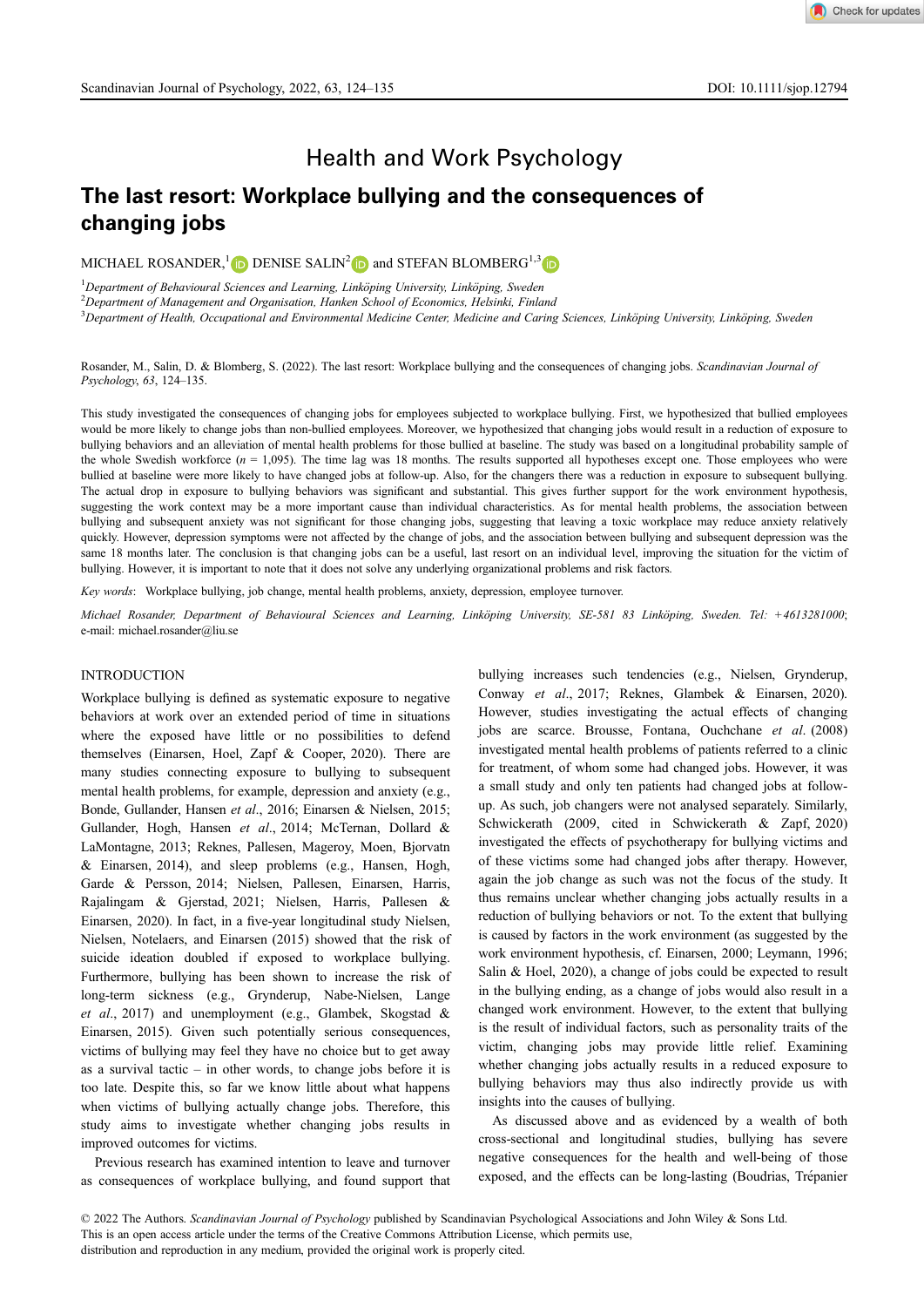& Salin, 2021; Nielsen & Einarsen, 2012). However, again, we know little about how a change of jobs affects this. Will changing jobs end the distress experienced by those exposed to bullying, or will the negative consequences linger despite such a change?

The aim of this study is to provide new knowledge on the consequences of changing jobs for an individual who is exposed to workplace bullying. By providing insights on the consequences of changing jobs, the study also indirectly increases understanding of the role of external vs. individual risk factors of bullying. Similarly, it increases our understanding of the persistence of health consequences of bullying. The research questions are explored using a probability sample drawn from the total pool of the Swedish working population, consisting of a total of 1,095 respondents, including 182 respondents who were classified as being exposed to at least occasional bullying.

# BULLYING, JOB CHANGE AND CONSEQUENCES

# Intention to leave and actual turnover

Turnover is typically a way to describe normal cycles in organizations – people leave and are replaced. The people who leave can end up unemployed or on disability retirement, but in many cases voluntary turnover simply means that a person is leaving for a new job. Early studies focused mainly on job satisfaction and organizational commitment as antecedents of turnover (Tett & Meyer, 1995). As an alternative to the traditional models of turnover, Lee and Mitchell (1994) suggested an unfolding model of voluntary turnover starting with a shock to the system. Lee and Mitchell (1994, p. 1993) described this as "a very distinguishable event that jars employees toward deliberate judgments about their jobs." Although framing it as a shock, the event does not need to come as a surprise to the employee – it may merely be something that "shakes an employee out of a steady state" Lee and Mitchell (1994), p. 1994), that makes one reconsider or think about one's job. Shocks can be positive such as a surprising and exciting job offer, or negative such as a clash with a co-worker (Holtom, Mitchell, Lee & Inderrieden, 2005). Shocks can also be neutral, but no matter the direction, the event is evaluated using the organization as a context. As a second process, according to the model, the employee evaluates whether the event can be dealt with or responded to with ease. Systematic mistreatment at work may come to a point at which the mistreated employee starts considering alternatives to the current job. Prolonged negative treatment may lead to feelings of resignation with little or no real hope of stopping the bullying oneself (Nielsen & Einarsen, 2018). Based on the unfolding model of voluntary turnover, it is reasonable to assume that the realization that one is a victim of bullying increases the risk or chance of leaving one's job.

Research on bullying and turnover or turnover intentions supports the assumed association between bullying and leaving one's job. In a random sample drawn from the Norwegian workforce, Glambek et al. (2015) showed that those who were bullied had a doubled risk of changing jobs over a five-year period. Other studies focusing on actual turnover have examined specific types of organizations or sectors, but have produced similar results. Investigating self-labeled bullying among care workers in the Danish eldercare services, Clausen, Hogh, Carneiro, and Borg (2013) found an increased risk of job change: an odds ratio of 1.8 or 2.7, depending on the severity of exposure. Furthermore, Clausen, Hansen, Hogh et al. (2016) studied three occupational groups: human service and sales workers, office workers, and manual workers. However, they found an increased risk only for office workers (the risk was about doubled). Finally, Nabe-Nielsen et al. (2017) found a small but significant increase in risk for turnover among civil servants from a large Danish cohort ( $OR = 1.35$ ) as a result of bullying. It is interesting to note that all but Glambek et al. (2015) used self-labeled bullying as the measure of bullying. Comparisons of different measurement methods show that choice of measurement affect who is classified as a target of bullying, possibly affecting results (Nielsen, Notelaers & Einarsen, 2020; Rosander, Salin, Viita & Blomberg, 2020). Also, the data used in the above-mentioned four studies are more than ten years old, collected between 2005 and 2010. Thus, trying to replicate the findings in a recent sample may be of relevance.

In addition, there are a few studies investigating the association between workplace bullying and intention to leave (e.g., Glambek, Matthiesen, Hetland & Einarsen, 2014; Reknes et al., 2020; Trepanier, Fernet & Austin, 2015). The intention to leave one's current employment is an important predictor of actual turnover (Tett & Meyer, 1995), although not everyone wanting to leave their job may have the resources or possibilities to do so. Also, actually leaving one's job does not always result in finding a new one. Glambek et al. (2015) found a more than fourfold risk for those who are bullied to become unemployed, and an almost threefold risk for disability retirement. For disability retirement, similar results have been presented by Nielsen, Emberland, and Knardahl (2017). Exposure to workplace bullying has also been linked to an increased risk of dropout from one's profession (Hogh, Giver, Hannerz & Pedersen, 2012).

Based on the unfolding model of voluntary turnover (Lee & Mitchell, 1994) and the previous studies focusing on turnover (Clausen et al., 2013; Clausen et al., 2016; Glambek et al., 2015; Nabe-Nielsen et al., 2017) we expect to find the following:

Hypothesis 1: Employees who are bullied show a greater tendency to change jobs. In other words, there is a greater risk for employees who were bullied at baseline to have changed jobs at follow-up compared to the non-bullied.

# Changing jobs and the risk of workplace bullying

When looking at what causes bullying to occur, a large body of research points to conditions in the work environment as the main cause (Salin & Hoel, 2020). Main risk factors include, for example, role conflict and role ambiguity (Bowling & Beehr, 2006; Van den Brande, Baillien, De Witte, Vander Elst & Godderis, 2016). Poor or absent leadership could elevate the risks associated with a disorderly organization (Agotnes, Einarsen, Hetland & Skogstad, 2018; Salin, 2003). There is a strong empirical support for the impact of the work environment on the risk of bullying – a strong association between workplace bullying and factors such as role ambiguity, role conflict, job demands, laissez-faire leadership, and lack of clear goals (Baillien, De Cuyper & De Witte, 2011; Reknes, Einarsen,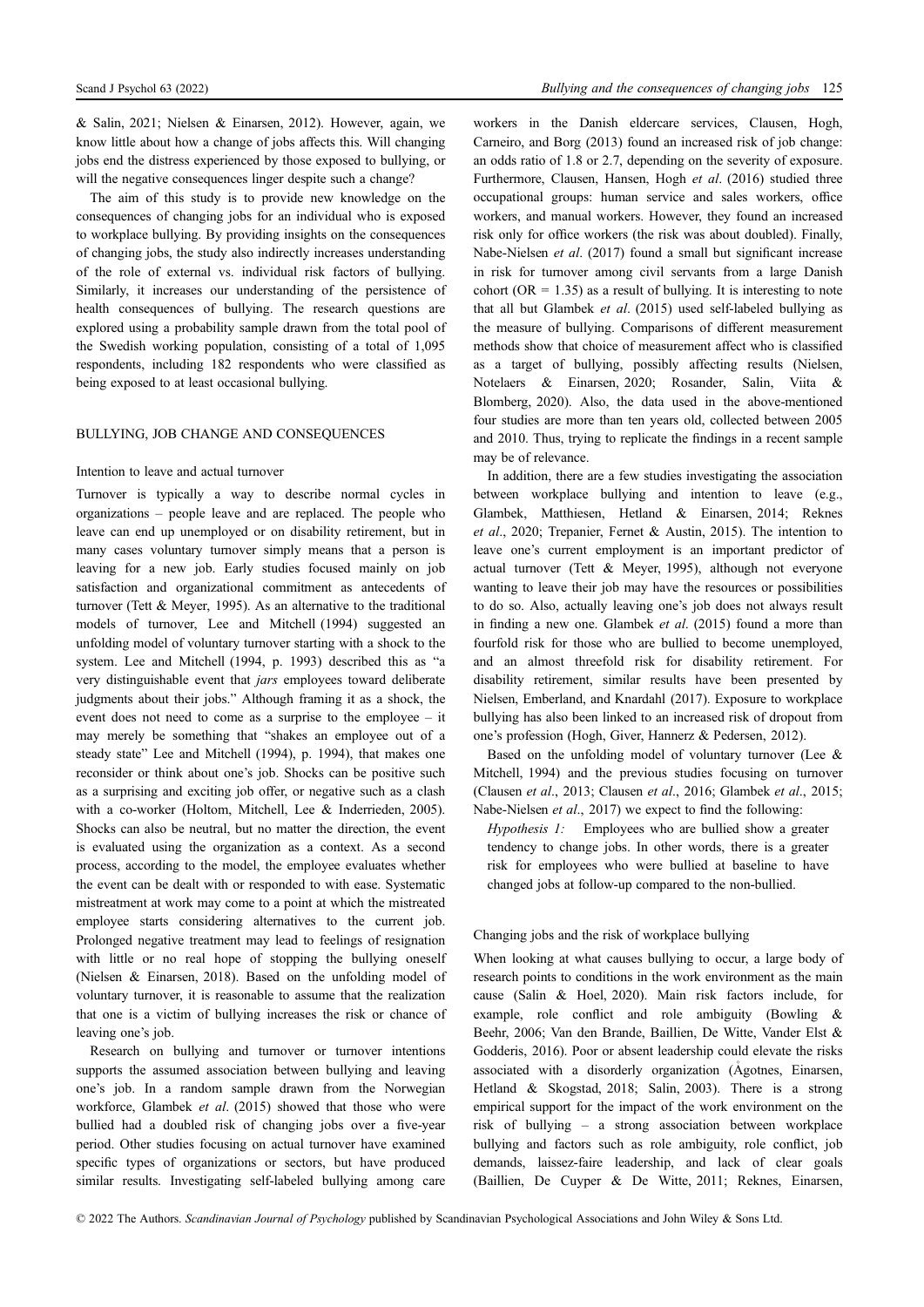Knardahl & Lau, 2014; Skogstad, Torsheim, Einarsen & Hauge, 2011). Deficits in the work environment leading to contradictory and unclear expectations increase the risk of frustration, conflict, and aggression that could escalate into bullying. There are also studies pointing to individual factors playing a part in the development of bullying. In a meta-analysis of targets' personality characteristics, Nielsen, Glasø, and Einarsen (2017) showed a small, but significant, association with workplace bullying. They found geographical differences, but in a European context neuroticism showed the strongest association, and a stronger association if self-labeling as a victim. However, few studies have investigated the longitudinal and cross-lagged relationship between personality characteristics and workplace bullying to illuminate the causal directions (Nielsen & Einarsen, 2018). Nielsen and Knardahl (2015) concluded that the impact of personality is limited in regard to subsequent exposure to bullying. Studies have also shown an association between mental health problems at baseline and exposure to bullying at follow-up (Nielsen & Einarsen, 2012). One could argue that the association between individual causes and bullying may depend on the work environment in such a way that individual characteristics may only be associated with subsequent bullying in organization lacking in role clarity or leadership. For example, in a recent study, Rosander (2021) showed that the association between mental health problems, a known individual risk factor for bullying, and subsequent bullying, only was present if there were also organizational deficits present. Regardless of cause, workplace bullying is a long-lasting phenomenon. On average, based on 18 studies, the duration was more than two years and 8 months (Zapf, Escartín, Scheppa-Lahyani, Einarsen, Hoel & Vartia, 2020). Workplace bullying has been described as an escalating process (Einarsen et al., 2020; Rosander & Blomberg, 2019) and the association between bullying at different points in time is likely to be strong.

Taken together, based on the work environment hypothesis (Einarsen, 2000; Leymann, 1996; Salin & Hoel, 2020), we expect to find less exposure to workplace bullying among those who changed jobs and a weaker association between the level of bullying at baseline and follow-up.

Hypothesis 2: Changing jobs reduces the risk of subsequent bullying. In other words, changing jobs moderates the association between workplace bullying at baseline and follow-up showing a weaker association for employees who changed jobs.

# Health consequences of workplace bullying

There are many studies investigating the consequences of workplace bullying (Boudrias et al., 2021; Nielsen & Einarsen, 2012). Since the previous large review on outcomes of bullying (Nielsen & Einarsen, 2012), Boudrias et al. (2021) found over 50 longitudinal studies of consequences, and over 20 of these had a focus on psychological health outcomes such as depression and anxiety. In a meta-analysis, Nielsen, Mageroy, Gjerstad, and Einarsen (2014) found consistent support for an elevated risk of subsequent mental health problems as a consequence of exposure to bullying  $(OR = 1.68)$ . Thus, there seems to be agreement that bullying can have detrimental effects on a person's mental health. However, we still have limited understanding of the mechanisms and as such also limited understanding of the persistence of these consequences.

There are a number of theoretical starting points that could be used to understand the connection between workplace bullying and mental health problems, such as the transactional theory of stress and coping (Lazarus & Folkman, 1984), the cognitive trauma theory (Janoff-Bulman, 1989), and the cognitive activation theory of stress (CATS; Ursin & Eriksen, 2004). According to CATS a stress response is a normal reaction increasing arousal to help deal with the situation. The way one deals with a stressful situation depends on the acquired expectancy of the outcome. In many cases there is a sense of control and the expectation of a response is positive leading to a reduction in arousal. However, in the case of bullying a more probable expectation would be that any response, trying to retain some control of the situation, will lead to a negative outcome, hopelessness. If the exposure to bullying continues a likely outcome is helplessness – a perception of no control and that there is nothing one can do to reduce the stress. Both hopelessness and helplessness lead to negative health consequences due to sustained arousal (Ursin & Eriksen, 2004). As an extreme stressor, workplace bullying may also have an effect on a person's basic assumptions of the world. According to Janoff-Bulman's (1989) schema theory of shattered assumptions, traumatic treatment such as prolonged exposure to bullying behaviors may threaten one's fundamental beliefs about a benevolent and meaningful world, and about one's self-worth. As a consequence this could lead to extreme emotional reactions including fear, helplessness, anxiety, and depression (Mikkelsen & Einarsen, 2002). Removing the immediate stressor, as a change of jobs could achieve, could help start rebuilding trust. In the transactional stress theory there is a focus on appraisal and coping processes in relation to the environment and one's well-being (Lazarus, 1999). Appraisal processes involve evaluating what is happening, if it is harmful, and what one can do to cope with the situation if it is deemed to be harmful. Being exposed to workplace bullying is an extreme stressor that is characterized by lack of personal resources and loss of control (Zapf & Einarsen, 2005). In an ongoing bullying situation, appraisal may become secondary to coping processes or attempts to cope with the situation. Previous research has shown that coping and personal resources only have an effect on one's mental health when exposure to negative behaviors is relatively low (Nielsen & Einarsen, 2018). When the bullying process escalates, and exposure gets higher, personal resources, such as coping style, agreeableness, and optimism, do not help. In terms of the appraisal theory (Lazarus, 1999), bullying as an extreme stressor will likely lead to an extreme stress reaction. The stress reaction in terms of mental health problems may also fuel continued exposure to bullying. For example, anxiety and fear of facing one's tormentors could make the exposed more cautious and sensitive to future treatment (de Lange, Taris, Kompier, Houtman & Bongers, 2005), but also less capable of carrying out one's duties, possibly creating frustration from co-workers and continued mistreatment (Zapf & Einarsen, 2020). Aggression can also be triggered by perceived norm violations such as failure to live up to an expected social exchange at work based on a social interactionist perspective (Felson, 1992). If changing jobs, the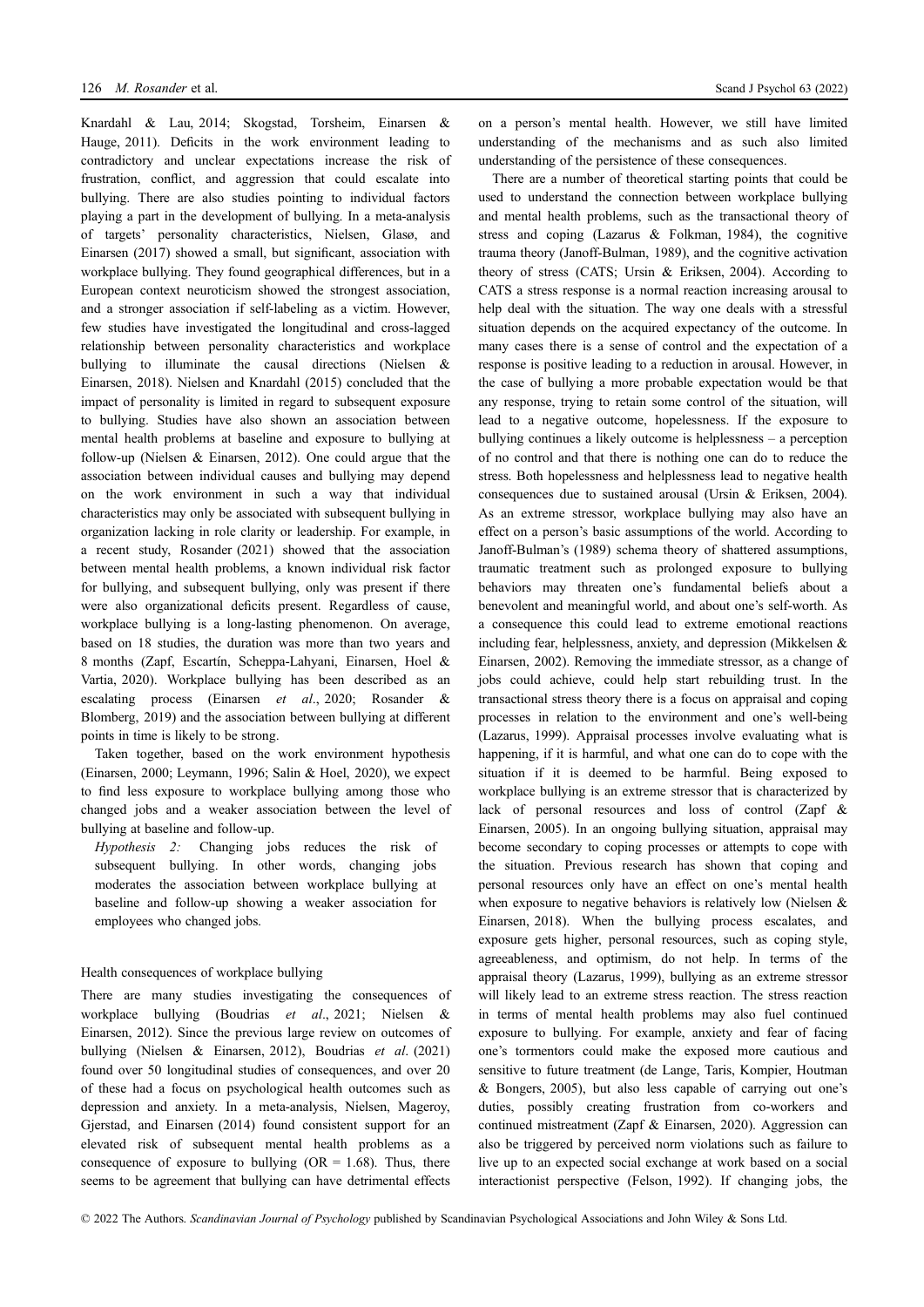main focus may be redirected to appraisal processes (Lazarus, 1999). In case the work environment proves less threatening at the new workplace, the responses may be normalized and with that a reduction in possible causes for mental health problems.

Previous research has shown strong support for the association between exposure to bullying and subsequent mental health problems. In terms of the transactional theory of stress and coping (Lazarus & Folkman, 1984), the cognitive trauma theory (Janoff-Bulman, 1989), and the cognitive activation theory of stress (Ursin & Eriksen, 2004), the severe reactions can be understood. The current study investigates what happens when the immediate stressors are removed when leaving one's job for a new one. Based on the reasons put forward earlier, it is reasonable to assume that this change may have an effect on a person's mental health.

Hypothesis 3: Changing jobs reduces mental health problems, both symptoms of (a) depression, and (b) anxiety, experienced by employees who have been exposed to bullying. In other words, changing jobs moderates the association between workplace bullying at baseline and mental health problems at follow-up.

# METHODS

# Design and sample

The study used a probability sample drawn from the complete workforce in Sweden working at workplaces with ten or more employees (3.3 m people). The government agency Statistics Sweden (scb.se/en) handled this procedure. Baseline data (T1) were collected in the autumn of 2017  $(n = 1,854)$  and the follow-up data (T2) were collected 18 months later, in the spring of 2019. A total of 1,095 employees responded at both T1 and T2, which is the data used in this study. There were 58% women in the sample. The mean age was 49.3 years  $(SD = 10.0)$ , and the mean period of employment at the current workplace was 13.5 years  $(SD = 11.6)$ . The mean yearly income was SEK  $429,000$  (SD = 207,000). Most had a permanent contract (95%), and 14% had some kind of managerial position. Education was measured in eight levels in terms of length of education: 1% had less than 9 years, 4% had only 9–10 years (compulsory school), and 35% had 11–12 years. The majority had some form of university or college education: 8% had 1 year, 11% had 2 years, 21% had 3 years, 18% had 4–5 years, and 2% had a PhD education or the equivalent. The respondents had on average 0.9 children  $(SD = 1.0)$  and 54% were married.

The focus of the study is the employees who changed jobs between T1 and T2, the "Changers." Close to 16% or 174 employees in the sample changed jobs. The ones who did not change jobs will be referred to as "Stayers." Table 1 presents demographic information about the two groups.

As for differences between the two groups it can be noted that there were significantly fewer with a university education among the Changers, and fewer with a fixed contract (however, a very large majority in both groups had a fixed contract). The Changers were also significantly younger and had worked a shorter time in the organization that they left.

# Measures

Whether a respondent had changed jobs or not since T1 was measured using a direct yes/no question: "Have you changed jobs since the last survey (i.e., since the autumn of 2017)?" In the study we also measured workplace bullying and mental health. For bullying we used the Negative Acts Questionnaire–Revised (NAQ–R, Einarsen, Hoel & Notelaers, 2009;

| Table 1. Differences between Stayers and Changers |  |  |
|---------------------------------------------------|--|--|
|                                                   |  |  |

|                                 | <b>Stayers</b> | Changers    | <b>Statistics</b>                      |
|---------------------------------|----------------|-------------|----------------------------------------|
| Sex (% women)                   | 58%            | 59%         | ns                                     |
| Education (% university)        | 63%            | 50%         | $\chi^2(2) = 11.2$ ,<br>$p = 0.004$    |
| Managerial position $(\%)$      | 14%            | 18%         | ns                                     |
| Permanent contract (%)          | 97%            | 90%         | $\chi^2(1) = 15.8$ ,<br>$p \leq 0.001$ |
| Age (years)                     | 50.0(9.8)      | 45.1(10.5)  | $t = 6.1$ ,<br>$p \leq 0.001$          |
| Period of employment<br>(years) | 14.3 (11.8)    | 9.7(9.7)    | $t = 4.8$ .<br>$p \le 0.001$           |
| Income                          | 4.27 (1.98)    | 4.44 (2.52) | n <sub>S</sub>                         |

Note: Mean and standard deviation in parenthesis for continuous variables. Income = yearly income in hundred thousand SEK.

Rosander & Blomberg, 2019), as well as a single item for self-labeling as bullied based on a definition. The NAQ–R and the self-labeling item both have the same five-point frequency scale: never, now and then, monthly, weekly, and daily. The NAQ–R consists of 22 items covering a range of negative acts one can be exposed to at work. Examples of items are "Being ignored or excluded" and "Persistent criticism of your errors or mistakes." Cronbach's alpha for the NAQ–R was 0.89 at T1, and 0.90 at T2. In addition to sum and mean scores, we used cut-off scores. For the NAQ–R, Notelaers and Einarsen (2013) suggested a sum of 33 or higher to represent "occasional bullying" and a sum of 45 or higher for "victim of bullying." The cut-off score for self-labeled bullying was at least "now and then."

We used the Hospital Anxiety and Depression Scale (HADS, Zigmond & Snaith, 1983) to measure mental health. The HADS consists of 14 items on a scale from 0 to 3. Cronbach's alpha for the HADS as a whole was 0.90 at T1 and 0.89 at T2. In the analyses for H3 we separated the items measuring anxiety (HADS–A, 7 items) and depression (HADS–D, 7 items). Cronbach's alpha for HADS–A was at T1 0.85 and at T2 0.84, and for HADS–D at T1 0.84 and at T2 0.84. A sample item for depression symptoms is "I feel cheerful," and for anxiety symptoms "I feel tense or wound up" with possible responses from "Not at all" to "Most of the time."

# Control variables

There are many reasons for a person to change jobs, and there are some factors that may make the change harder to go through with (Rubenstein, Eberly, Lee & Mitchell, 2018). In terms of predicting a change of jobs based on exposure to bullying, having less opportunities to change may be a confounding factor. A person may wish to change jobs to get away from bullies, but does not feel he or she can do it because of problems getting a new job – perhaps based on having less education. A lower education may provide less opportunities. Having a higher income could also be an indication that a person may find it easier to change jobs. Although one's education says something about one's income  $(r = 0.26, p < 0.001)$ , a high education is not a guarantee for a good income, so it is reasonable to include both. Age and income are also positively related  $(r = 0.19)$ ,  $p < 0.001$ ), but age may also have a reversed effect on opportunities to change jobs in that young people feel freer to change as there are fewer obligations, such as a family and children, to consider. Therefore, we controlled for age in years, education in eight levels, and income in SEK hundred thousand. All three variables were taken directly from the Swedish population register.

People may change jobs as a result of other things than exposure to bullying. Feeling uncomfortable or being dissatisfied with one's job may have an influence on one's mental health – something that may change when getting a new job. As the focus of the current study is on the consequences of changing jobs when being bullied, when testing H3, we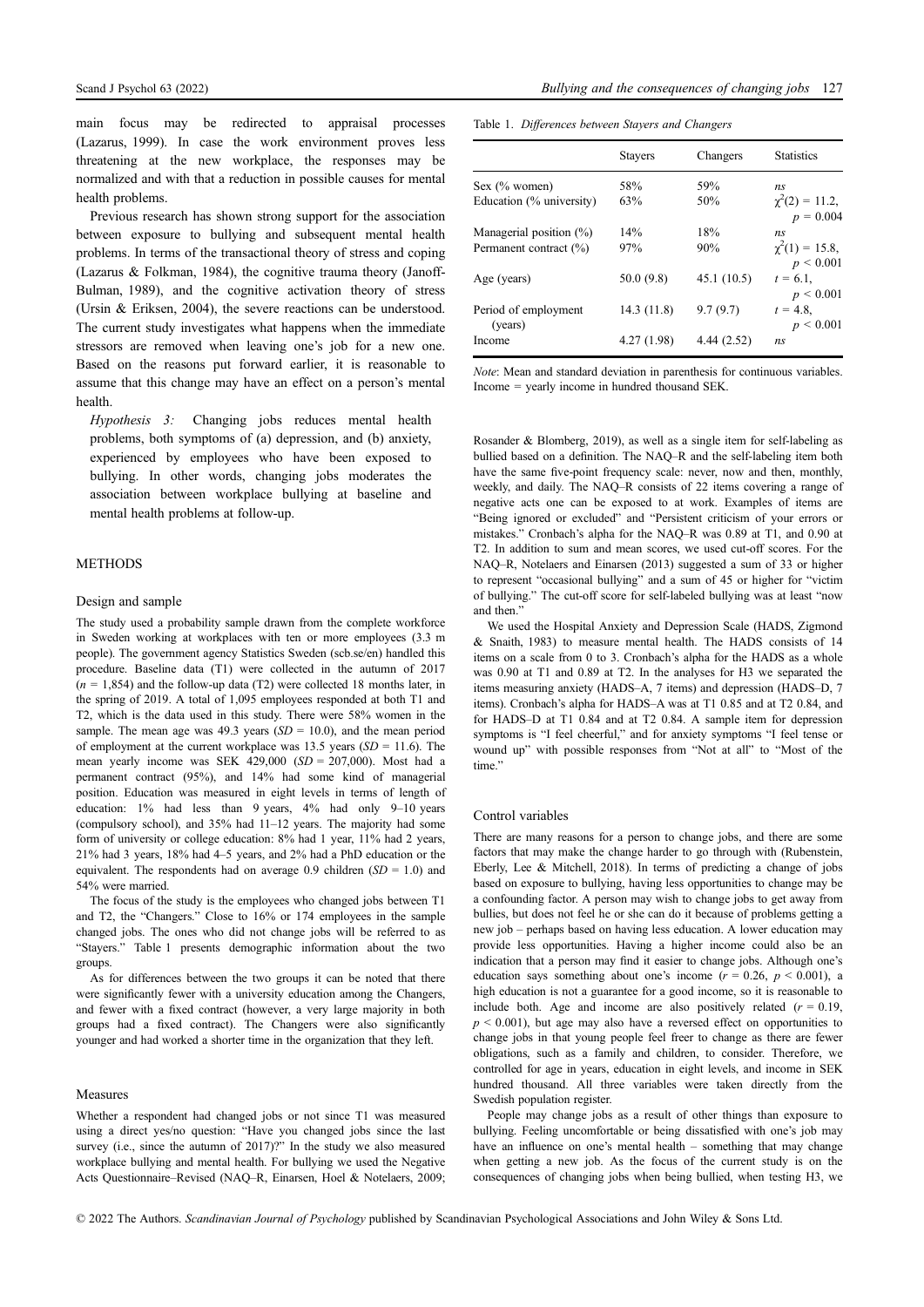excluded the Changers who did not self-label as bullied or who had a score on the NAQ–R of 25 or less. We selected 25 because with that score it is impossible to have reported at least weekly exposure of at least one negative act (i.e., the Leymann criterion for workplace bullying). In other words, such a person will not be categorized as bullied using any of the criteria for bullying previously used in research (cf. Nielsen, Notelaers & Einarsen, 2020; Rosander & Blomberg, 2019).

Often when wanting to predict something at follow-up, one controls for the dependent variable at baseline. In terms of mental health problems, previous research has clearly shown that there is a strong association between exposure to bullying and mental health problems (see e.g., Nielsen & Einarsen, 2012). In the current study the zero-order correlations between workplace bullying and mental health problems at baseline were 0.46 and 0.42 for depression and anxiety symptoms respectively. Adjusting for mental health problems at baseline can be done to remove influence of mental health problems at follow-up unrelated to the actual research interest. However, this would also remove variance connected to what we want to study. The aim of the current study is not to establish an association between bullying at baseline and mental health problems at follow-up, but merely to investigate the difference in outcome comparing Stayers and Changers. Therefore, we did not adjust for baseline mental health as it would account for the vast majority of variance in the dependent variable, leaving only a fraction as a basis for the current research interest.

There were significant differences between men and women for anxiety symptoms (women having higher scores) at both baseline,  $t(1089)$  =  $-4.32, p < 0.001$ , and follow-up,  $t(1081) = -4.30, p < 0.001$  – a result that has been shown in previous studies (e.g., Boyd, Van de Velde, Vilagut et al., 2015), whereas the results for depression symptoms were practically identical for men and women at both measurement times. To adjust for this difference, we added sex as a covariate for H3b.

#### Attrition analyses

To examine the effects of attrition on the overall sample those who completed both questionnaires ("Completers") were compared to the ones who dropped out after the first round ("Drop-outs"). We compared a number of demographic variables and also the main study variables. There were no significant differences between Drop-outs and Completers comparing sex, education, managerial position, or if they had a permanent contract or not. The Drop-outs were younger (46.6 years,  $SD = 11.8$ ) than the Completers (49.3 years,  $SD = 10.0$ ),  $t(1851) = 5.15$ ,  $p < 0.001$ . They had also worked a shorter time at the current place of work,  $12.3$  years ( $SD = 11.5$ ) compared to 13.4 years  $(SD = 11.5)$  for the Completers. The Drop-outs had a higher NAQ–R sum and higher score on the HADS, both for anxiety and for depression. For NAQ–R sum the mean score for the Drop-outs was 28.2  $(SD = 9.3)$  and for the Completers was 27.5  $(SD = 7.2)$ ,  $t(1845) = 1.96$ ,  $p = 0.025$ . For anxiety the Drop-outs had a mean score of 6.0 (SD = 4.2) compared to the Completers who had a score of 5.4  $(SD = 4.0)$ , t  $(1844) = 2.72$ ,  $p = 0.003$ . For depression the Drop-outs has a score of 3.8  $(SD = 3.5)$  compared to 3.4  $(SD = 3.2)$ ,  $t(1844) = 2.39$ ,  $p = 0.008$ .

To further investigate the effects of attrition, the same variables were also used when comparing Drop-outs, Stayers, and Changers who were bullied at baseline. There were no significant differences between the three groups for sex, education, managerial position or if they had a permanent contract or not. The bullied Drop-outs were younger, 44.6 years  $(SD = 11.4)$  than both the bullied Stayers, 48.6 years  $(SD = 9.8)$  and bullied Changers, 46.0 years ( $SD = 10.6$ ),  $F(2, 306) = 4.76$ ,  $p = 0.009$ . There were no significant differences for the length of time at the current place of work or income. The bullied Drop-outs had a higher NAQ–R score, 43.4 ( $SD = 13.8$ ) compared to the bullied Stavers, 40.0 ( $SD = 8.6$ ), and bullied Changers, 40.1 ( $SD = 9.8$ ),  $F(2, 306) = 3.45$ ,  $p = 0.033$ . The scores on the HADS were almost identical for all three groups.

The attrition analyses showed some differences comparing the Dropouts to the overall cohort, however, when comparing those who were bullied at baseline fewer differences were found. The only differences found was that the Drop-outs were younger and had a somewhat higher NAQ–R score than both the Stayers and the Changers.

#### Statistical analyses

All analyses were conducted using IBM SPSS version 26. To test the first hypothesis, we used logistic regression – one analysis using NAQ–R and another for self-labeled bullying. For the second and third hypotheses we conducted moderation analyses using model 1 in Hayes (2018) PROCESS macro to investigate if the association between independent and dependent variables differs between Stayers and Changers.

#### Ethical considerations

The project was approved by the Regional Ethical Review Board at Linköping University, protocol number: 2017/336-32. Participation was voluntary and the respondents got information about the study so they could give informed consent to participate. The information made clear that the respondents were free to withdraw at any time. To ensure anonymity, we as researchers were never informed about names, addresses or other identifying information – Statistics Sweden handled all these aspects of the study. Once the data collections ended, Statistics Sweden added demographic information to the data taken directly from the Swedish population register and then the data were sent to us.

# RESULTS

Table 2 presents descriptive statistics and intercorrelations for the variables used in the study. Sex (58% women) and Changed jobs (16% changed jobs) are categorical variables.

At baseline 16% (182 employees) were subjected to at least occasional bullying according to the lower cut-off for the NAQ–R  $(≥ 33)$ , and 3% (37 employees) were classified as actual victims of bullying  $(NAO-R > 45)$ . In total  $16\%$  (174 employees) changed jobs between baseline and follow-up. Of those at least occasionally bullied at baseline (NAQ–R  $\geq$  33) 28% changed jobs, and of the victims of bullying (NAQ–R  $\geq$  45) 32% changed jobs. As a comparison, only 14% of the not bullied at baseline changed jobs. In Table 3 we compare the level of bullying for the Stayers and the Changers, and for those bullied at baseline and those not bullied.

Interesting to note in Table 3 is that for the bullied, there was no difference in the level of bullying at baseline between the Stayers and the Changers, but at follow-up, that is, when the 28% of the bullied had changed jobs, we saw a clear and significant difference. This suggests that the intensity of bullying does not affect the choice to stay or leave for those exposed to bullying. The drop in NAQ–R sum comparing baseline and follow-up for this group was significant,  $t(50) = 7.58$ ,  $p < 0.001$ . At follow-up the mean for the Changers was even clearly below the cut-off at 33 on the NAQ–R. We also saw a smaller but significant drop in bullying for the Stayers,  $t(128) = 5.02$ ,  $p \le 0.001$ , which could be attributed to a positive selection at follow-up. As a comparison with the scores in Table 3, those who were bullied at baseline but did not participate in the follow-up  $(n = 128)$  had a mean NAQ–R sum of 43.43  $(SD = 13.81)$ . This is significantly higher than both the bullied Stayers and Changers,  $F(2, 306) = 3.45$ ,  $p = 0.033$ .

Testing our first hypothesis, controlling for age, education and income showed that the risk of having changed one's job at follow-up was 2.5 times greater if bullied at baseline (NAQ–  $R \geq 33$ ). When using the other measurement method, selflabeling as bullied at baseline (at least now and then), the risk odds were almost identical (OR 2.49). The results from the two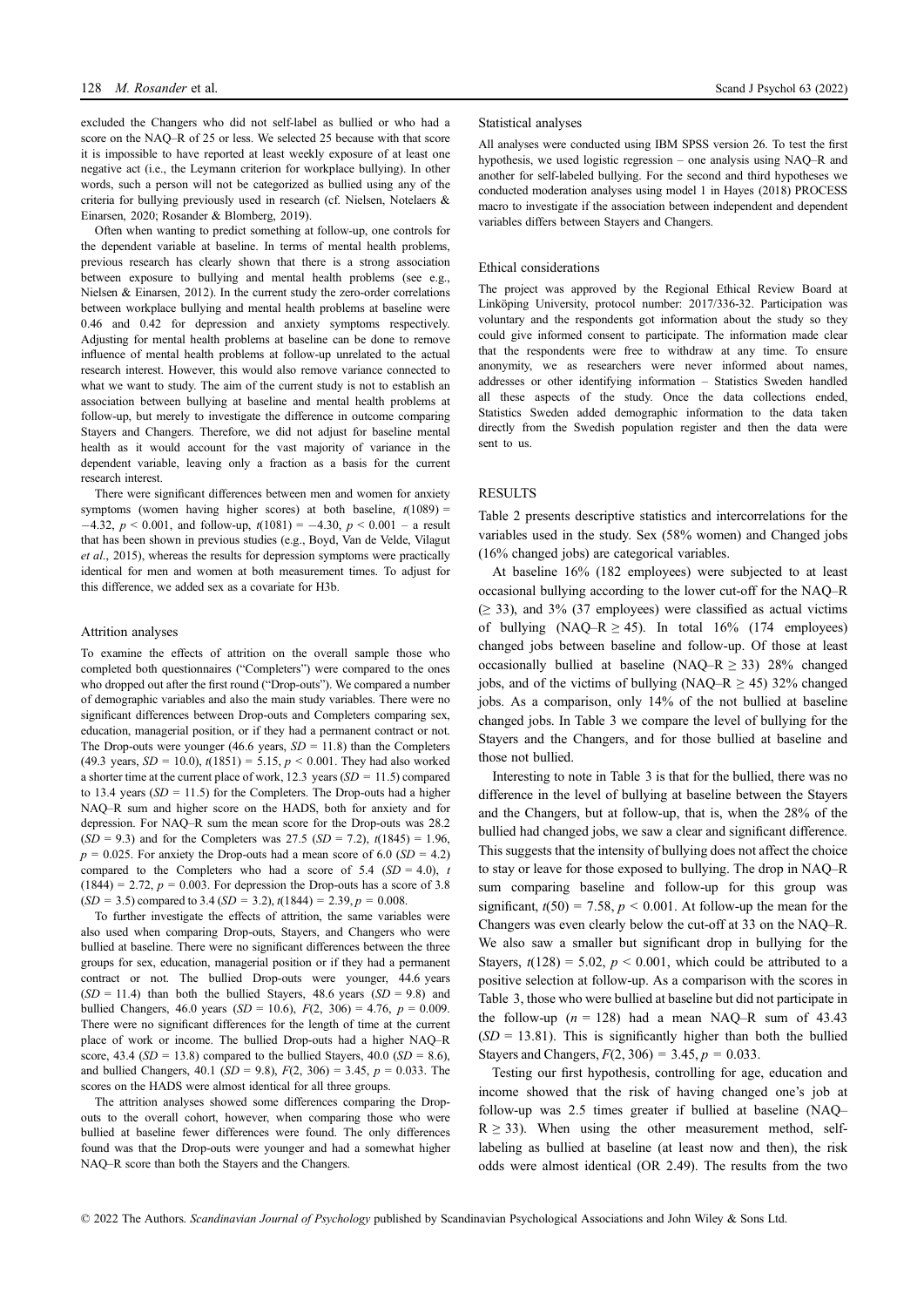Table 2. Descriptive statistics and intercorrelations for the variables of the study ( $n = 1,095$ )

|                 | Mean  | SD    | 1.         | 2.         | 3.        | 4.         | 5.        | 6.        |           | 8.        |
|-----------------|-------|-------|------------|------------|-----------|------------|-----------|-----------|-----------|-----------|
| 1. Sex          |       |       |            |            |           |            |           |           |           |           |
| $2. \text{Age}$ | 49.29 | 10.05 | 0.00       |            |           |            |           |           |           |           |
| 3. Education    | 4.72  | 1.72  | $0.16***$  | $-0.16***$ |           |            |           |           |           |           |
| 4. Income       | 4.29  | 2.07  | $-0.26***$ | $0.19***$  | $0.26***$ |            |           |           |           |           |
| 5. Changed jobs | -     | -     | 0.01       | $-0.18***$ | $0.09**$  | 0.03       |           |           |           |           |
| 6. NAQ-R $(T1)$ | 1.25  | 0.33  | $-0.06$    | $-0.12***$ | $-0.04$   | $-0.06*$   | $0.13***$ |           |           |           |
| 7. NAO-R (T2)   | 1.20  | 0.30  | $-0.05$    | $-0.12***$ | $-0.03$   | $-0.01$    | $-0.03$   | $0.60***$ |           |           |
| 8. HADS D (T2)  | 0.48  | 0.44  | $-0.02$    | $-0.06$    | $-0.04$   | $-0.04$    | 0.02      | $0.34***$ | $0.41***$ |           |
| 9. HADS A (T2)  | 0.74  | 0.55  | $-0.13***$ | $-0.15***$ | 0.03      | $-0.10***$ | 0.02      | $0.30***$ | $0.39***$ | $0.66***$ |

Note: Sex (men = 0, women = 1). Education = length of education in eight levels, Income = yearly income in hundred thousand SEK, NAQ– R = Negative Acts Questionnaire–Revised, HADS = Hospital Anxiety and Depression Scale, D = Depression symptoms, A = Anxiety symptoms.  $*_p$  < 0.05;

 $**_p < 0.01;$ 

 $***p < 0.001$ .

Table 3. Mean NAQ–R sum for the bullied and not bullied, for those who stayed and those who changed jobs at T1 and T2

|                  | Bullied T1 (NAQ–R $\geq$ 33) |       |              |               |       |                  | Not bullied T1 (NAO–R $<$ 33) |              |       |      |
|------------------|------------------------------|-------|--------------|---------------|-------|------------------|-------------------------------|--------------|-------|------|
|                  | NAO-R sum T1                 |       | NAQ-R sum T2 |               |       | NAO-R sum T1     |                               | NAO-R sum T2 |       |      |
|                  | n                            | Mean  | <b>SD</b>    | Mean          | SD    | $\boldsymbol{n}$ | Mean                          | <b>SD</b>    | Mean  | SD   |
| <b>Stayers</b>   | 129                          | 39.98 | 8.61         | 35.38         | 11.32 | 771              | 24.89                         | 2.85         | 25.13 | 4.13 |
| Changers         | 51                           | 40.10 | 9.84         | 28.88         | 7.00  | 123              | 25.28                         | 2.97         | 24.87 | 3.97 |
| $\boldsymbol{p}$ |                              | ns    |              | $p \le 0.001$ |       |                  | ns                            |              | ns    |      |
| Cohen's d        |                              | 0.01  |              | 0.63          |       |                  | 0.14                          |              | 0.06  |      |

Note: NAQ–R = Negative Acts Questionnaire–Revised.

Table 4. Logistic regression analysis prediction changing jobs at followup (exposure to bullying behaviors at baseline)

|                                | OR   | 95% CI       |                |
|--------------------------------|------|--------------|----------------|
| Bullying, NAQ-R $\geq$ 33 (T1) | 2.52 | [1.71; 3.72] | $p \le 0.001$  |
| Age                            | 0.95 | [0.94; 0.97] | $p \leq 0.001$ |
| Education                      | 1.12 | [1.01; 1.24] | $p = 0.037$    |
| Income                         | 1.08 | [1.00; 1.16] | $p = 0.059$    |

*Note*: NAQ–R = Negative Acts Questionnaire–Revised;  $OR = Odds$ Ratio; CI = Confidence Interval.

logistic regression analyses are shown in Tables 4 and 5. The results supported H1.

According to H2, changing jobs should reduce the risk of subsequent bullying. Controlling for the variables that could make it more difficult to change jobs – age, education and income – we tested if having changed jobs moderated the association between workplace bullying at baseline and follow-up. The results showed a clear interaction,  $b = -0.40, 95\%$  CI  $[-0.50; -0.31]$  as presented in Table 6. The interaction is shown in Fig. 1. Slope tests showed that the associations for both the Stayers,  $b = 0.66$ , 95% CI [0.61; 0.71], and the Changers,  $b = 0.26$ , 95% CI [0.18; 0.34], were significant, but with a much larger effect for the Stayers. Thus, the results supported H2.

Testing the third hypothesis we did the same type of moderation analysis as for the second hypothesis, but now

Table 5. Logistic regression analysis prediction changing jobs at followup (self-labeled bullying at baseline)

|                                                | OR                   | 95% CI                                       |                                             |
|------------------------------------------------|----------------------|----------------------------------------------|---------------------------------------------|
| Self-labeled bullying (T1)<br>Age<br>Education | 2.49<br>0.95<br>1.10 | [1.33; 4.66]<br>[0.94; 0.97]<br>[0.99; 1.21] | $p = 0.004$<br>$p \le 0.001$<br>$p = 0.077$ |
| Income                                         | 1.08                 | [1.00; 1.17]                                 | $p = 0.044$                                 |

 $Note: OR = Odds Ratio; CI = Confidence Interval.$ 

predicting mental health problems at follow-up – for depression symptoms (H3a) and for anxiety symptoms (H3b). To reduce the risk of possible influence of people with mental health problems changing jobs for other reasons than exposure to bullying, we excluded those who changed jobs and did not self-label as bullied and had a NAQ–R sum of 25 or less as described in the methods section.

Controlling for age, education and income, the results showed that changing jobs is not a moderator predicting depression symptoms at follow-up,  $b = -0.14$ , 95% CI  $[-0.36; 0.08]$  (see Table 7). Figure 2 shows the associations between bullying at baseline and depression symptoms at follow-up for both Stayers and Changers (no significant interaction). However, changing jobs is a moderator predicting anxiety symptoms at follow-up (controlling for sex, age, education, and income),  $b = -0.32$ , 95% CI  $[-0.59; -0.04]$  as presented in Table 8. The interaction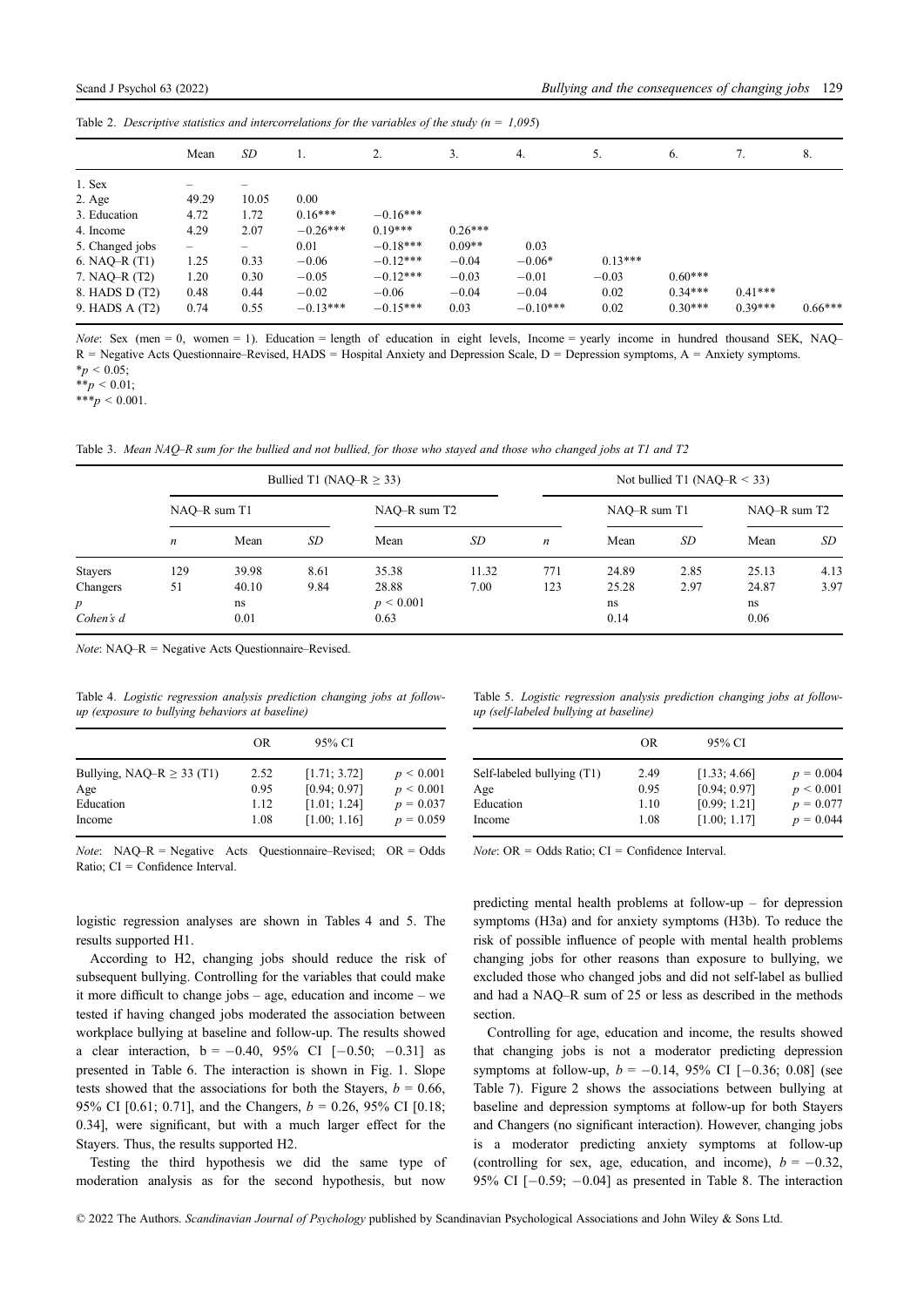Table 6. Moderation analysis predicting workplace bullying at follow-up

|                      | h       | SE b | 95% CI           |                |
|----------------------|---------|------|------------------|----------------|
| Bullying, NAQ-R (T1) | 1.07    | 0.07 | [0.94; 1.19]     | $p \leq 0.001$ |
| Changing jobs        | $-0.07$ | 0.02 | $[-0.11; -0.03]$ | p < 0.001      |
| NAQ $-R(T1)$ x       | $-0.40$ | 0.05 | $[-0.50; -0.31]$ | p < 0.001      |
| Changing jobs        |         |      |                  |                |
| Age                  | $-0.00$ | 0.00 | $[-0.00; -0.00]$ | $p = 0.004$    |
| Education            | $-0.01$ | 0.00 | $[-0.01; 0.00]$  | $p = 0.234$    |
| Income               | 0.01    | 0.00 | [0.00; 0.01]     | $p = 0.032$    |

Note: Dependent variable: NAQ–R (T2).  $b =$  Unstandardized coefficient; CI = Confidence Interval; Model 1 in the PROCESS macro (Hayes, 2018) was used.

is shown in Fig. 3. Slope tests showed a positive significant association between workplace bullying at baseline and anxiety symptoms at follow-up for the Stayers,  $b = 0.55$ , 95% CI [0.44; 0.66], and a non-significant association for the Changers,  $b = 0.23, 95\%$  CI [-0.02; 0.48].

The results supported H3b, showing that changing jobs is a moderator for the association between baseline bullying and anxiety at follow-up. The association was not significant for the Changers, only for the Stayers. H3a, on the other hand, was not supported, meaning that the association between bullying at baseline and depression symptoms at follow-up is strong regardless of changing jobs or not,  $b = 0.61$ ; 95% CI [0.34; 0.88]. Changing jobs has an impact on anxiety, but not on depression symptoms, which seem to linger.

To investigate the impact of depression symptoms and the risk of a vicious circle, a follow-up analysis was conducted to test the reversed association between depression symptoms at baseline and workplace bullying at follow-up, and if changing jobs is a moderator. Controlling for age, education and income, changing jobs was a moderator,  $b = -0.21$ , 95% CI [-0.32; -0.09] and a slope test showed that only the association for the Stayers was significant,  $b = 0.26$ , 95% CI [0.21; 0.30]. For the Changers the association between depression symptoms at baseline and bullying at follow-up was non-significant. This points to lingering depression symptoms at follow-up for the Changers, but the symptoms do not seem have an impact on bullying at the new workplace.

### DISCUSSION

In this study, we investigated the consequences of changing jobs when one is bullied. As a starting point we looked at the risk of changing jobs when bullied. The results showed that those who were subjected to bullying behaviors or self-labeled as bullied were more likely to change jobs. The risk of actually having changed jobs at follow-up was about 2.5 times that of those not bullied for both ways of measuring bullying. This is similar to what previous studies have found (Clausen et al., 2013; Glambek et al., 2015). Extending previous research, we have studied what happens to the level of exposure, but also the consequences of bullying in terms of mental health problems at follow-up if changing jobs.

When actually changing jobs, we see a dramatic drop in the level of exposure – from a sum score of above 40 to below 29 on the NAQ–R. These are mean scores for all bullied Changers, but the level at follow-up is clearly below the lower cut-off for



Fig. 1. The interaction between changing jobs and workplace bullying at T1 with regard to workplace bullying at T2 (H2).

<sup>© 2022</sup> The Authors. Scandinavian Journal of Psychology published by Scandinavian Psychological Associations and John Wiley & Sons Ltd.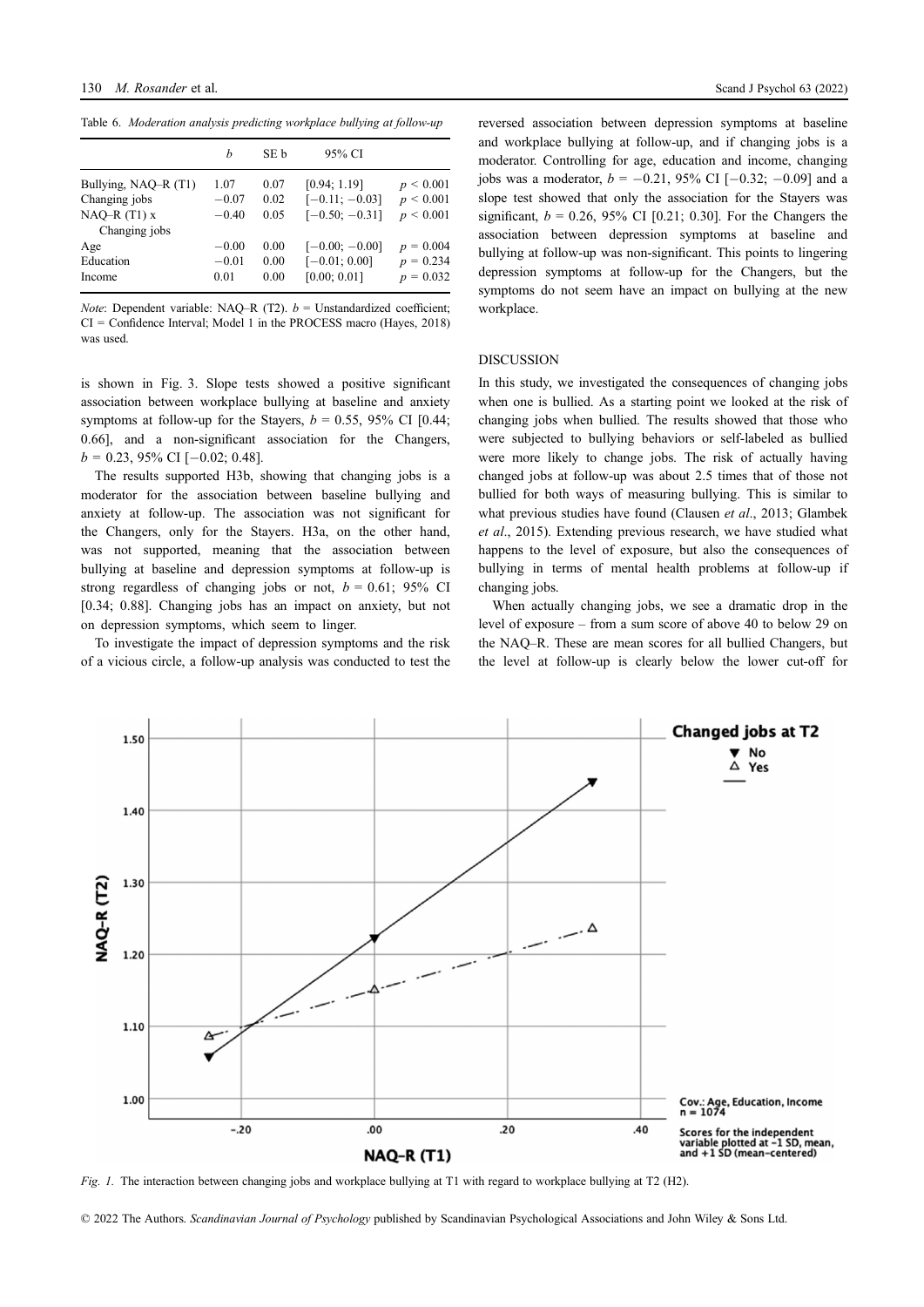Table 7. Moderation analysis predicting depression symptoms at followup

|  | Table 8. Moderation analysis predicting anxiety symptoms at follow-up |  |  |  |  |  |  |
|--|-----------------------------------------------------------------------|--|--|--|--|--|--|
|--|-----------------------------------------------------------------------|--|--|--|--|--|--|

|                      | h       | SE b | 95% CI b        |               |
|----------------------|---------|------|-----------------|---------------|
| Bullying, NAQ-R (T1) | 0.61    | 0.14 | [0.34; 0.88]    | $p \le 0.001$ |
| Changing jobs        | 0.03    | 0.06 | $[-0.08; 0.14]$ | $p = 0.575$   |
| NAQ-R $(T1)$ x       | $-0.14$ | 0.11 | $[-0.36; 0.08]$ | $p = 0.212$   |
| Changing jobs        |         |      |                 |               |
| Age                  | $-0.00$ | 0.00 | $[-0.00; 0.00]$ | $p = 0.398$   |
| Education            | $-0.01$ | 0.01 | $[-0.02; 0.01]$ | $p = 0.425$   |
| Income               | 0.00    | 0.01 | $[-0.01; 0.02]$ | $p = 0.815$   |

*Note*: Dependent variable: HADS Depression (T2);  $b =$  Unstandardized coefficient; CI = Confidence Interval. Model 1 in the PROCESS macro (Hayes, 2018) was used.

|                      | h       | SE b | 95% CI b         |                |
|----------------------|---------|------|------------------|----------------|
| Bullying, NAQ-R (T1) | 0.87    | 0.17 | [0.53; 1.20]     | $p \leq 0.001$ |
| Changing jobs        | 0.01    | 0.07 | $[-0.13; 0.15]$  | $p = 0.891$    |
| $NAQ-R(T1)$ x        | $-0.32$ | 0.14 | $[-0.59; -0.04]$ | $p = 0.023$    |
| Changing jobs        |         |      |                  |                |
| Sex                  | 0.16    | 0.04 | [0.09; 0.23]     | $p \leq 0.001$ |
| Age                  | $-0.01$ | 0.00 | $[-0.01; -0.00]$ | $p = 0.002$    |
| Education            | 0.01    | 0.01 | $[-0.02; 0.03]$  | $p = 0.622$    |
| Income               | $-0.01$ | 0.01 | $[-0.02; 0.01]$  | $p = 0.542$    |
|                      |         |      |                  |                |

*Note*: Dependent variable: HADS Anxiety (T2):  $b = Unstandardized$ coefficient; CI = Confidence Interval. Model 1 in the PROCESS macro (Hayes, 2018) was used.



Fig. 2. The interaction between changing jobs and workplace bullying at T1 with regard to depression symptoms at T2 (H3a).

bullying (NAQ–R  $\leq$  33). We see a drop in the scores also for the Stayers, but it is much smaller. To put the baseline scores in perspective, the ones bullied at baseline who eventually dropped out of the study had a higher score than both the Stayers and the Changers. This could be related to the risk of expulsion from working life faced by victims of bullying. Glambek et al. (2015) found a more than fourfold risk of unemployment and a threefold risk of disability retirement over a five-year period. Based on this it is reasonable to assume that some of the respondents who took part at baseline dropped out because they were no longer part of the workforce.

Overall, it is possible to discern three paths as a consequence of exposure to bullying behaviors: staying at one's current job, changing jobs, or facing expulsion from working life. For the last we do not have any follow-up data, but for the first two we see a drop in exposure for both groups at follow-up, although for the Changers the drop is much bigger. It is interesting to note that the variance of the NAQ–R score for the Stayers at follow-up increased, while for the Changers it decreased. This could indicate a more uncertain situation for the Stayers as a group compared to the Changers. Whereas some Stayers saw a reduction in exposure, possibly as a result of interventions at their place of work, the situation worsened for other Stayers. For Changers the reduction in exposure was more consistent for all.

Workplace bullying is a long-lasting phenomenon, both by the way it is defined (Einarsen et al., 2020) and as evidenced by empirical studies (Zapf et al., 2020). This by itself means that the risk of still being exposed at a later point in time is very likely. Previous research suggests that conditions in the work environment are the main cause of bullying – the so-called work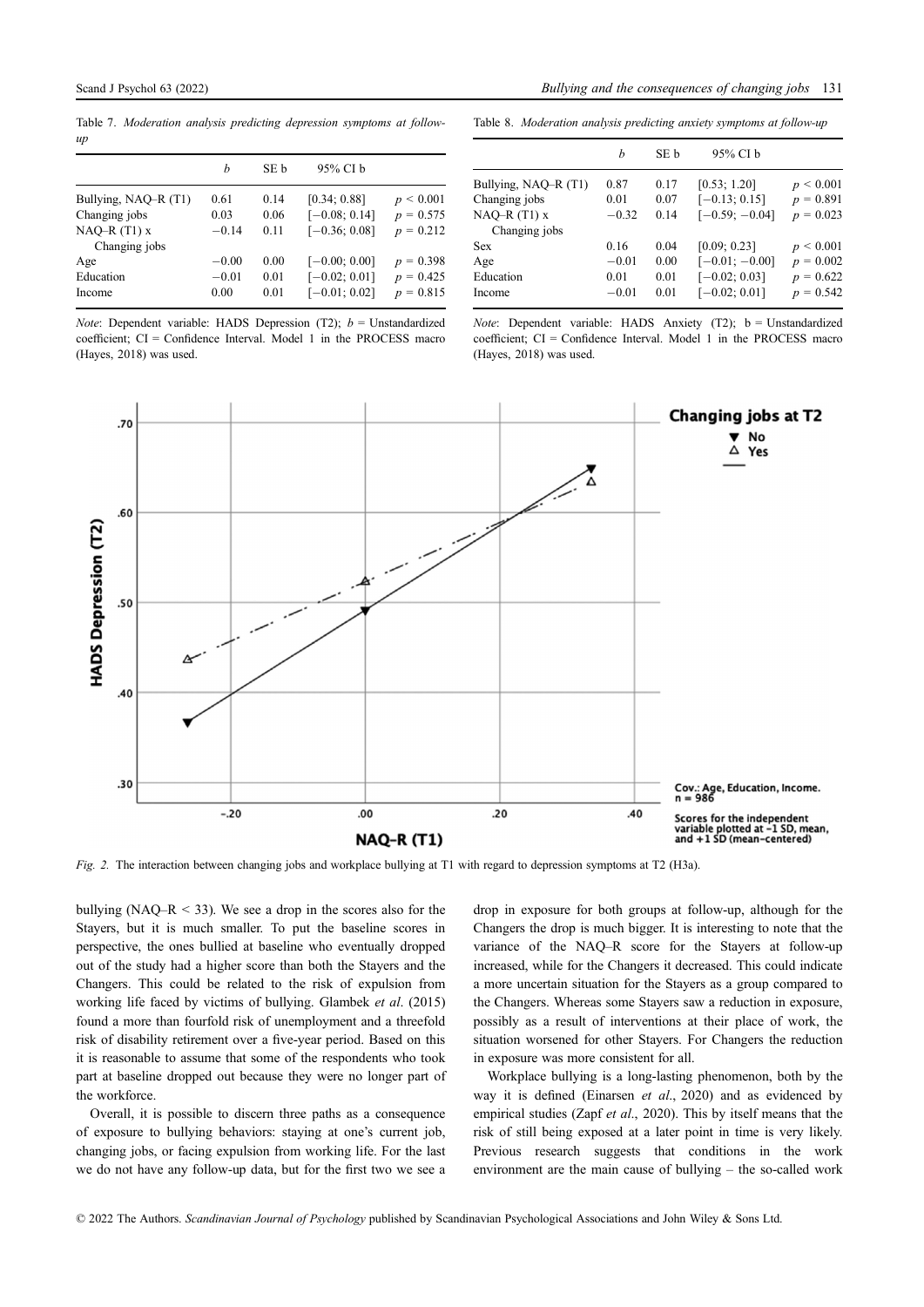

Fig. 3. The interaction between changing jobs and workplace bullying at T1 with regard to anxiety symptoms at T2 (H3b).

environment hypothesis of workplace bullying (Einarsen, 2000; Leymann, 1996; Salin & Hoel, 2020). We hypothesized that since a change of jobs would also imply a change in work environment, changing jobs would also remove or reduce the risks of exposure to negative behaviors in line with the work environment hypothesis. The results showed that, as hypothesized, the Changers have a weaker association between exposure to bullying behaviors at baseline and follow-up than the Stayers. There was still a significant association for the Changers, but as discussed above reduction in exposure was significant. There are studies focussing focusing on a vicious circle of bullying in which exposure leads to, for example, mental health problems, which in turn may increase the risk of subsequent exposure (Nielsen et al., 2014; Reknes, Pallesen, et al., 2014). One explanation for this lies in the possibility of a heightened sensitivity to others' behaviors and of interpreting them as negative. In our study the association between baseline exposure and symptoms of depression at follow-up was the same for Stayers and Changers. In terms of a vicious circle this could be a risk factor for subsequent bullying at the new workplace. However, as the follow-up analysis showed, the association between baseline depression symptoms and subsequent bullying was only significant for the Stayers. This could be interpreted as a sign that not only the occurrence of bullying itself is dependent on the work environment, but also that the risks associated with a vicious circle are reduced when changing jobs.

We investigated mental health consequences of workplace bullying and whether changing jobs had an impact. The results showed that the association between bullying at baseline and anxiety at follow-up was not significant for the Changers – which is in line with the hypothesis. Workplace bullying is an extreme stressor (Zapf & Einarsen, 2005). Moving to a new job at a new workplace, one no longer has to face the bully or bullies from the old workplace. Removing the immediate threat gives the former victim a chance to go back to appraisal processes in relation to the new working environment (Lazarus, 1999), which could result in a normalization of one's relationships and view of the new workplace. This normalization through re-appraisal could have a direct positive effect on the level of anxiety. However, when victims of bullying are exposed to prolonged negative treatment, their fundamental beliefs in the world are threatened (Janoff-Bulman, 1989), which could result in extreme emotional reactions and depression. The schema theory of shattered assumptions could help understand that our results showed no difference between the Stayers and the Changers in the association between baseline bullying and subsequent depression. The experience of depression symptoms seems to remain 18 months later if bullied at baseline, no matter if one stays or leaves one's job. A reduction in anxiety, but not in depression was also shown in the study by Brousse et al. (2008). When there is a perception of no control and that there is nothing one can do to remedy the situation – helplessness in terms of CATS (Ursin  $\&$  Eriksen, 2004) – flight, in this case changing jobs, may be a last resort. For many, changing jobs is not an easy decision to make, and for most probably not the first response. Flight as a response to continued arousal is not a response formed from experience and there is no acquired perceived probability of a given outcome (unless one has been bullied in several different contexts and flight has been used successfully before). Flight would represent a final attempt to retain or to take back some control of the situation, but it may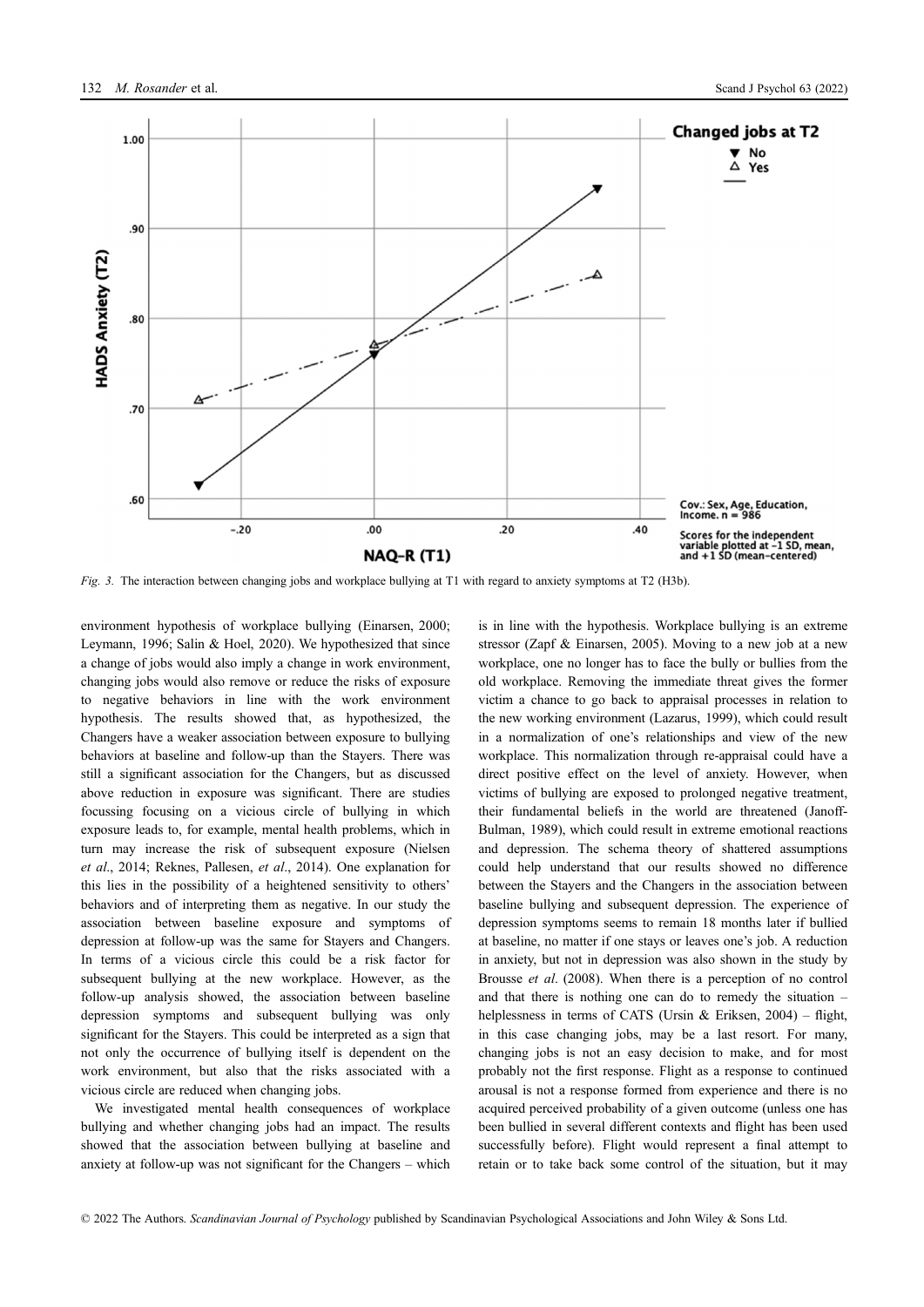also mean throwing oneself into the unknown, hoping for a situation at least not as bad and uncontrollable as the previous situation.

It is interesting to note that the levels of exposure to bullying behaviors at baseline were almost identical for the bullied Stayers and the bullied Changers – a NAQ–R score difference of only 0.12 on a scale from 22 to 110. This shows that the reason for changing jobs was not that the Changers had a higher level of exposure compared to the Stayers and that they too will leave when reaching a higher level of bullying exposure. In terms of Lee and Mitchell's (1994) unfolding model of voluntary turnover, the shock to the system as a result of exposure to bullying behaviors, at which point one starts to think about one's job and if leaving is a reasonable response, could come at any level of exposure. The results do not tell if this is due to more or less being pushed out or if it is more of a survival tactic and an active choice made by the bullied. Previous studies have often framed it such that the bullied is being forced away from the workplace (e.g., Berthelsen, Skogstad, Lau & Einarsen, 2011), and in a way this may be true no matter if the bullied makes an active choice or not. Reasons for leaving are beyond the scope of the current study, but would be interesting to follow up on. The question of what finally tips the scale and makes a bullied employee change jobs would give an insight into the process of bullying and what may alleviate it.

Despite the results we want to raise a word of caution. The remedy for a bad working environment should never be to encourage the ones who are treated badly to leave. In terms of the work environment hypothesis (Einarsen, 2000; Leymann, 1996; Salin & Hoel, 2020), the main reasons for workplace bullying are not to be found on a personal level, but on an organizational level. A bad work environment remains also after those who suffer the most leave, and there is a clear risk that others become new victims. Therefore, it is important to always address the underlying causes. Reviews of organizational risk factors of bullying may provide useful insight how to do this (e.g., Salin & Hoel, 2020). However, on an individual level changing jobs may be helpful. Our results point in that direction. We can show that the level of exposure to bullying behaviors and victimization drops when changing jobs. Also, for those who changed jobs, there is no association between bullying at baseline and anxiety at follow-up. However, the association to depression symptoms was the same no matter if staying or changing jobs, when bullied at baseline. A practical implication from this is to offer rehabilitation or therapy if possible also to Changers as depression, in a longer perspective, could be a risk factor for future bullying. For example, according to the gloomy perception mechanism put forth by de Lange et al. (2005), people with depression may have a more negative outlook on events which could lead to problems in interpersonal relationships at work. These could in turn fuel conflict and be a new starting point for bullying.

# Strengths and limitations

A strength of the current study is that it is based on a probability sample of the whole Swedish workforce with the demographic variables taken directly from the Swedish population register. Measures of bullying and mental health problems were self-report measures, which could be subjected to biases such as social desirability and common method variance. However, using a time lag of 18 months should have reduced the risk of the latter (Podsakoff, MacKenzie, Lee & Podsakoff, 2003). We know that 174 of the participants had changed jobs in time for the followup. We do not know how many of the people who were bullied at baseline left for unemployment (i.e., were not part of the followup), but it is probable that at least some did, as previous research has shown a great risk for expulsion from working life as a consequence of bullying (Glambek et al., 2015). We also do not know when the change of jobs occurred – only that it happened during the 18 months between baseline and follow-up. There are no reasons to believe anything but that the individual job changes occurred evenly spread over this time period. This means some of the Changers had worked up till a year and a half at the new workplace, while others only had worked a short time. For some, the reduction in exposure to bullying behavior could lie in a "honeymoon phase" at the new workplace, and bullying may commence again at a later stage. Future research needs to follow up what happens to a victim of bullying over time after changing jobs. Also, we do not know if the decision to change jobs was voluntary for all Changers. Exposure to bullying can result in lower ability to fulfill one's tasks and duties, which may be grounds for a termination of the work contract. The law in Sweden prohibits people from being fired because they are bullied – organizations are required to deal with the negative exposure, but in practice it may be hard to prove bullying and it may be easier to see the lack of delivery from an exposed individual. The process and reasoning of the exposed, from the event that jars the employee to the decision to leave, would be interesting to capture, for instance using diary studies. At what point in time in the bullying process does the decision to quit one's job occur? Is it early in the bullying process or late? Are there differences in consequences depending on when it happens? We also do not know if the change of jobs meant a move to a completely new organization or just a change of workplace within the same organization. This is something for future research to study. Should a move within a specific (large) organization suffice to reduce bullying and subsequent anxiety, this may have important implications for HR. However, again we remind that transferring the victim does not in itself solve any of the underlying causes that need to be addressed.

# **CONCLUSION**

We have shown that changing jobs can be an individual remedy for a victim of bullying, at least in the short run. The level of exposure is reduced significantly if leaving one's current workplace, which gives further support for the work environment hypothesis. As has been shown in previous research and in the current study, employees who are bullied are more likely to change jobs. It is a chance to make a fresh start at a new workplace. Such a change was probably typically experienced as a relief by those exposed to bullying at baseline, as the level of anxiety was significantly reduced for those changing jobs. As for depression, there was no difference between Stayers and Changers. Changing jobs did not reduce the risk of depression if one had been bullied. This points to a need to ensure that victims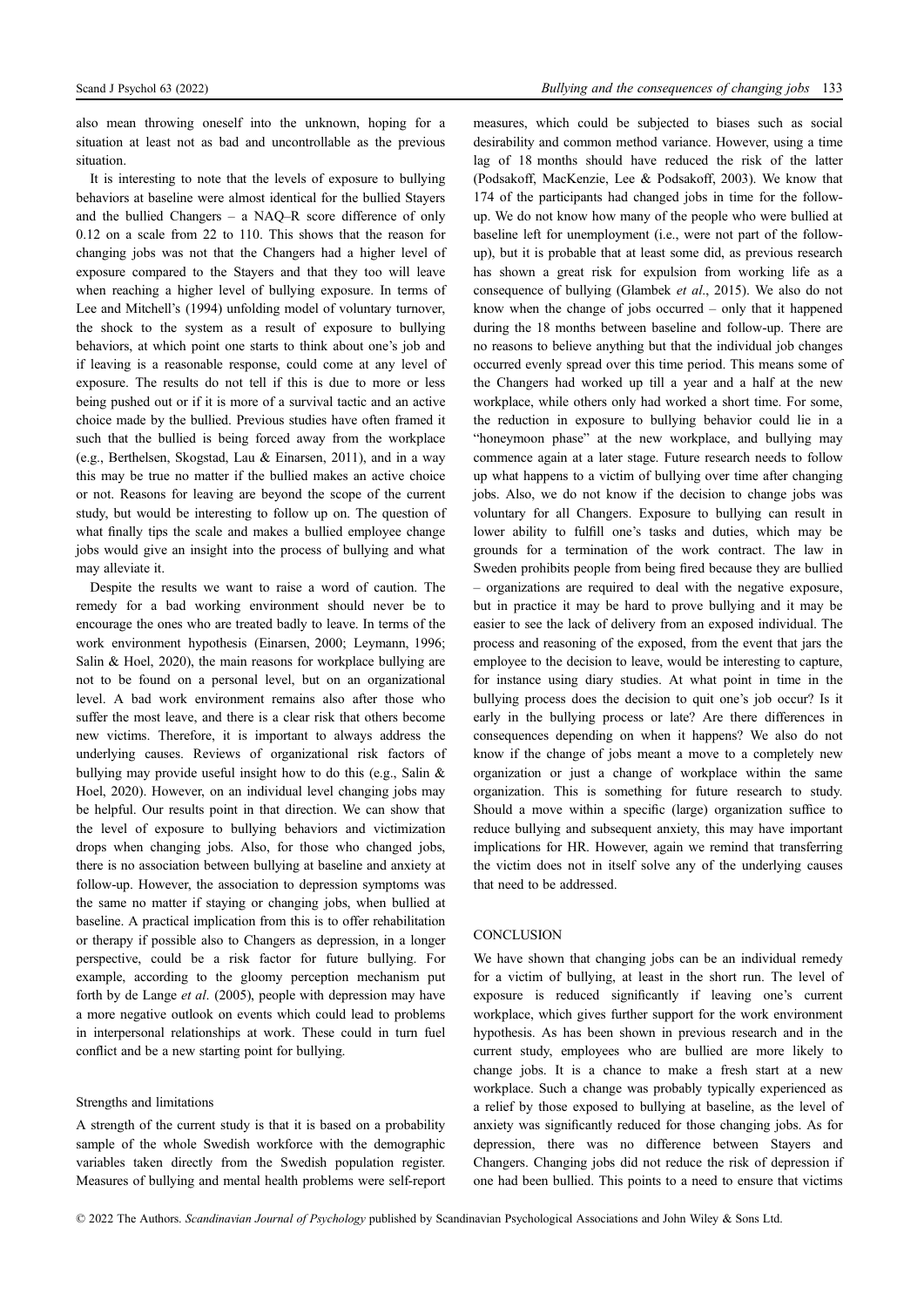of bullying get help and support, even if they change jobs. All in all, changing jobs seems to have positive consequences for the individual employees exposed to bullying. However, as discussed above it should only be a last resort. It is important to remember that solving the situation by encouraging the victim to leave will not address any of the underlying causes and shortcomings in the work environment.

# FUNDING

This work was supported by the AFA Insurance under Grant number 160285; the Swedish Research Council for Health, Working life and Welfare under Grant number 2019–01232.

# ETHICAL APPROVAL

The study was reviewed and approved by the Regional Ethical Review Board at Linköping University, protocol number: 2017/ 336–32.

# AUTHOR CONTRIBUTION

The study conception and initial design was made by Michael Rosander. Denise Salin contributed to the design. Data were collected by Michael Rosander and Stefan Blomberg. Data analysis was performed by Michael Rosander. The first draft of the manuscript was written by Michael Rosander. Denise Salin contributed to the writing of the manuscript. All authors read, commented on, and approved the final manuscript. All the authors contributed to the article and approved the submitted version.

# DATA AVAILABILITY STATEMENT

The data that support the findings of this study are available from the corresponding author upon reasonable request.

#### REFERENCES

- Agotnes, K.W., Einarsen, S.V., Hetland, J. & Skogstad, A. (2018) The moderating effect of laissez-faire leadership on the relationship between co-worker conflicts and new cases of workplace bullying: A true prospective design. Human Resource Management Journal, 28, 555–568.
- Baillien, E., De Cuyper, N. & De Witte, H. (2011) Job autonomy and workload as antecedents of workplace bullying: A two-wave test of Karasek's Job Demand Control Model for targets and perpetrators. Journal of Occupational and Organizational Psychology, 84, 191–208.
- Berthelsen, M., Skogstad, A., Lau, B. & Einarsen, S. (2011) Do they stay or do they go? International Journal of Manpower, 32, 178–193.
- Bonde, J.P., Gullander, M., Hansen, A.M., Grynderup, M., Persson, R., Hogh, A. et al. (2016) Health correlates of workplace bullying: A 3 wave prospective follow-up study. Scandinavian Journal of Work, Environment & Health, 42, 17–25.
- Boudrias, V., Trépanier, S.-.G. & Salin, D. (2021) A systematic review of research on the longitudinal consequences of workplace bullying and the mechanisms involved. Aggression and Violent Behavior, 56, 101508.<https://doi.org/10.1016/j.avb.2020.101508>.
- Bowling, N.A. & Beehr, T.A. (2006) Workplace harassment from the victim's perspective: A theoretical model and meta-analysis. Journal of Applied Psychology, 91(5), 998–1012.
- Boyd, A., Van de Velde, S., Vilagut, G., de Graaf, R., O'Neill, S., Florescu, S. et al. (2015) Gender differences in mental disorders and suicidality in Europe: Results from a large cross-sectional populationbased study. Journal of Affective Disorders, 173, 245–254.
- Brousse, G., Fontana, L., Ouchchane, L., Boisson, C., Gerbaud, L., Bourguet, D. et al. (2008) Psychopathological features of a patient population of targets of workplace bullying. Occupational Medicine, 58, 122–128.
- Clausen, T., Hansen, J.V., Hogh, A., Garde, A.H., Persson, R., Conway, P.M. *et al.* (2016) Exposure to negative acts and risk of turnover: A study of a register-based outcome among employees in three occupational groups. International Archives of Occupational and Environmental Health, 89, 1269–1278.
- Clausen, T., Hogh, A., Carneiro, I.G. & Borg, V. (2013) Does psychological well-being mediate the association between experiences of acts of offensive behaviour and turnover among care workers? A longitudinal analysis. Journal of Advanced Nursing, 69, 1301–1313.
- de Lange, A.H., Taris, T.W., Kompier, M.A., Houtman, I.L. & Bongers, P.M. (2005) Different mechanisms to explain the reversed effects of mental health on work characteristics. Scandinavian Journal of Work Environment & Health, 31, 3–14.
- Einarsen, S. (2000) Harassment and bullying at work. Aggression and Violent Behavior, 5, 379–401.
- Einarsen, S., Hoel, H. & Notelaers, G. (2009) Measuring exposure to bullying and harassment at work: Validity, factor structure and psychometric properties of the Negative Acts Questionnaire-Revised. Work & Stress, 23, 24–44.
- Einarsen, S., Hoel, H., Zapf, D. & Cooper, C.L. (2020) The concept of bullying and harassment at work: The European tradition. In: Einarsen, S.V., Hoel, H., Zapf, D. & Cooper, C.L. (Eds.) Bullying and harassment in the workplace. Theory, research and practice (3rd ed., pp. 3–53). Boca Raton, FL: CRC Press.
- Einarsen, S. & Nielsen, M.B. (2015) Workplace bullying as an antecedent of mental health problems: A five-year prospective and representative study. International Archives of Occupational and Environmental Health, 88, 131–142.
- Felson, R.B. (1992) "Kick 'em when they're down": Explanations of the relationship between stress and interpersonal aggression and violence. The Sociological Quarterly, 33, 1–16.
- Glambek, M., Matthiesen, S.B., Hetland, J. & Einarsen, S. (2014) Workplace bullying as an antecedent to job insecurity and intention to leave: A 6-month prospective study. Human Resource Management Journal, 24, 255–268.
- Glambek, M., Skogstad, A. & Einarsen, S. (2015) Take it or leave: A fiveyear prospective study of workplace bullying and indicators of expulsion in working life. Industrial Health, 53, 160–170.
- Grynderup, M.B., Nabe-Nielsen, K., Lange, T., Conway, P.M., Bonde, J.P., Garde, A.H. et al. (2017) The associations between workplace bullying, salivary cortisol, and long-term sickness absence: A longitudinal study. BMC Public Health, 17(1), 710.
- Gullander, M., Hogh, A., Hansen, A.M., Persson, R., Rugulies, R., Kolstad, H.A. et al. (2014) Exposure to workplace bullying and risk of depression. Journal of Occupational and Environmental Medicine, 56, 1258–1265.
- Hansen, A.M., Hogh, A., Garde, A.H. & Persson, R. (2014) Workplace bullying and sleep difficulties: A 2-year follow-up study. *International* Archives of Occupational and Environmental Health, 87, 285–294.
- Hayes, A.F. (2018) Introduction to mediation, moderation, and conditional process analysis: A regression-based approach. New York: Guilford Press.
- Hogh, A., Giver, H., Hannerz, H. & Pedersen, B.H. (2012) Bullying or violence during training and the risk of dropout from the eldercare sector 2 years later. Scandinavian Journal of Caring Sciences, 26, 730–737.
- Holtom, B.C., Mitchell, T.R., Lee, T.W. & Inderrieden, E.J. (2005) Shocks as causes of turnover: What they are and how organizations can manage them. Human Resource Management, 44, 337–352.
- Janoff-Bulman, R. (1989) Assumptive worlds and the stress of traumatic events: Applications of the schema construct. Social Cognition, 7, 113–136.
- Lazarus, R.S. (1999) Stress and emotion: A new synthesis. New York: Springer.
- Lazarus, R.S. & Folkman, S. (1984) Stress, appraisal, and coping. New York: Springer.

© 2022 The Authors. Scandinavian Journal of Psychology published by Scandinavian Psychological Associations and John Wiley & Sons Ltd.